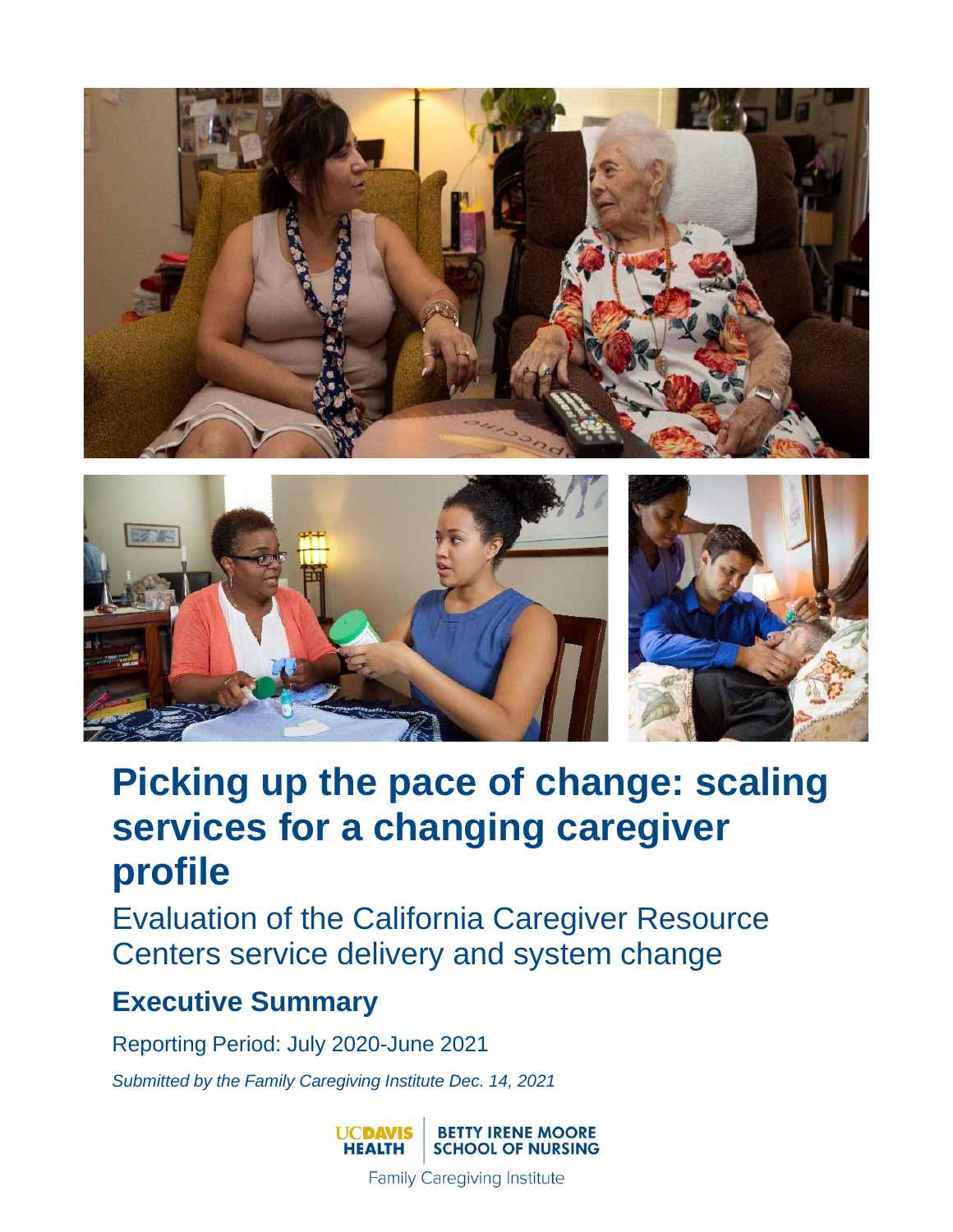## **Evaluation Team**

**Investigators:**

Heather M. Young, PhD, RN, FAAN Co-Principal Investigator

Janice Bell, MN, MPH, PhD, FAAN Co-Principal Investigator

Jennifer Mongoven, MPH

Co-Investigator

**Study team:**

Tina Kilaberia, MSW, PhD

Benjamin Link, BS

Robin Whitney, PhD, RN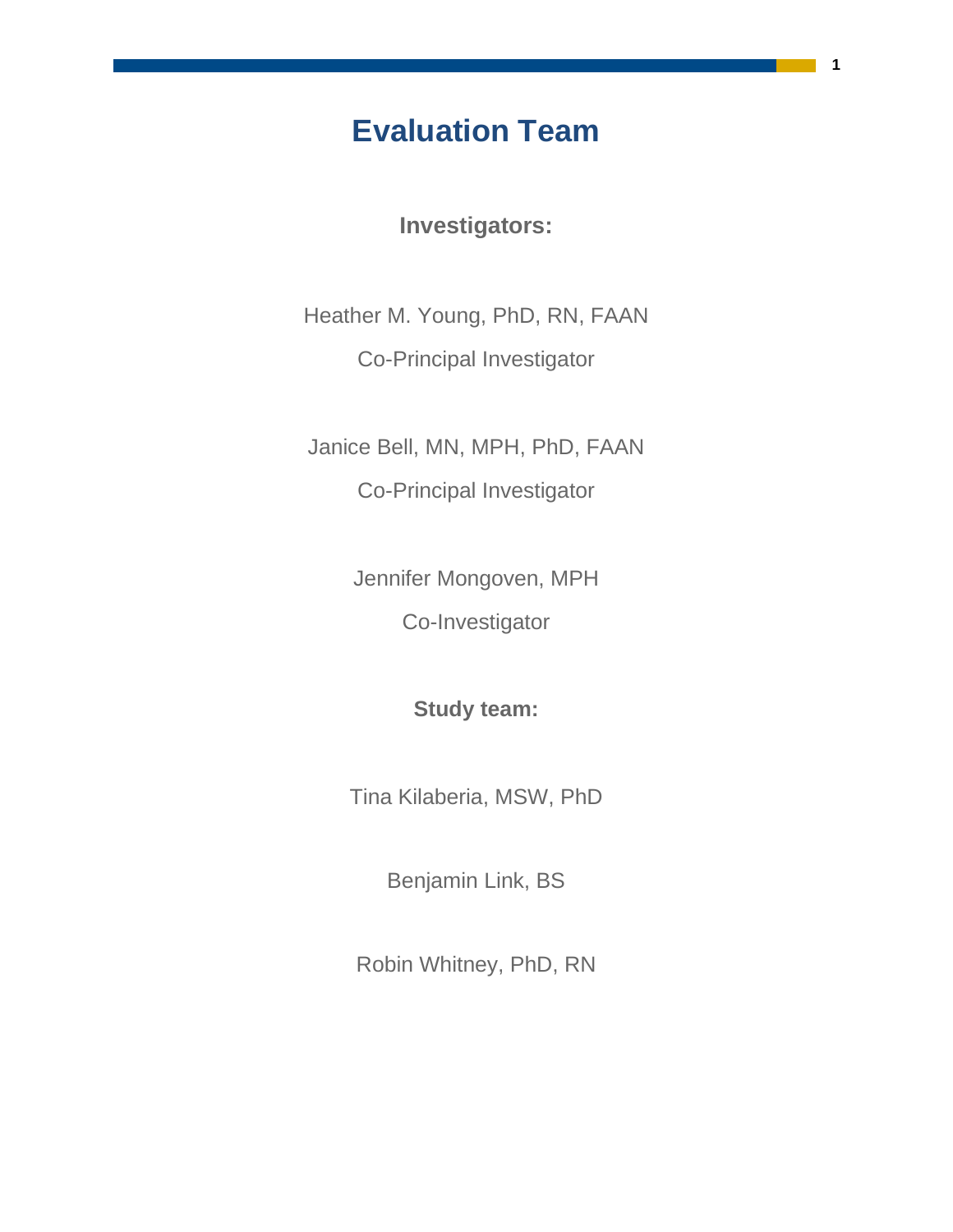In 2019, the California Department of Health Care Services awarded the eleven nonprofit Caregiver Resource Centers (CRCs) \$30 million for the *Picking Up the Pace of Change: Scaling Services for a Changing Caregiver Profile* project. The aim was to "expand and improve family caregiver services and enhance CRC information technology services" between 2019 and 2022. Early in Fiscal Year 2021, the CRCs accomplished full deployment of CareNav™, an online system that includes data collection using a uniform caregiver assessment, a record of CRC services provided, consumer information, care plans, CRC forms, and secure communications. The CRCs continued to provide services and supports in the context of the COVID-19 pandemic, primarily through virtual means due to restrictions on meeting indoors. Over the past year, the project team focused on the following overall goals for this project:

1. Monitor and optimize data quality in CareNav™, including harmonizing data definitions and reporting

2. Increase CRC staff technical capacity and technology acquisition to scale services

- 3. Promote uniform quality practice and availability of core CRC services statewide
- 4. Increase number of family caregivers served with one or more CRC services

Across all CRCs, 16,000 unduplicated family caregivers received services from professional staff in FY 2020-2021. Of those 16,000 caregivers, 6,126 were first-time (new) clients (38%) who went through intake with 4,299 moving on to full assessment and intensive services. In addition to new clients, 9,892 family caregivers returned to the CRCs (62%) and received one or more services such as family consultation, counseling, education, or vouchered services (legal, respite). The total number of open cases (the sum of new and ongoing cases in the CareNav™ record) in FY 2020-2021 totaled 32,939 across the CRC system. Importantly, these counts underestimate the actual open caseload because they are based on definitions that encompass a two-year transition window to CareNav™ during which not all CRCs were using the CareNav™ record system. The CRCs provided family consultation (25,546 units), reassessments (2,856 clients), counseling (1,379 hours), voucher services (legal: 141 hours; respite: 139,340 hours). The CRC conducted 4,927 outreach activities, reaching over 500,000 Californians in the past year.

The CRCs serve diverse caregivers across the adult lifespan. Of the 4,299 caregivers who completed assessments, most were ages 45-64 years (47.7%) or 65-84 years (36.0%), and identified as female (74.9%), heterosexual (89.9%), and as married or partnered (65.4%). The CRCs serve a racially and ethnically diverse population, including white non-Hispanic (52.2%), Hispanic/Latino (31.4%), Asian American/Pacific Islander (8.2%), Black non-Hispanic (6.6%), multi-racial / other racial identity (1.1%), and Native American/Alaska Native (0.6%) caregivers.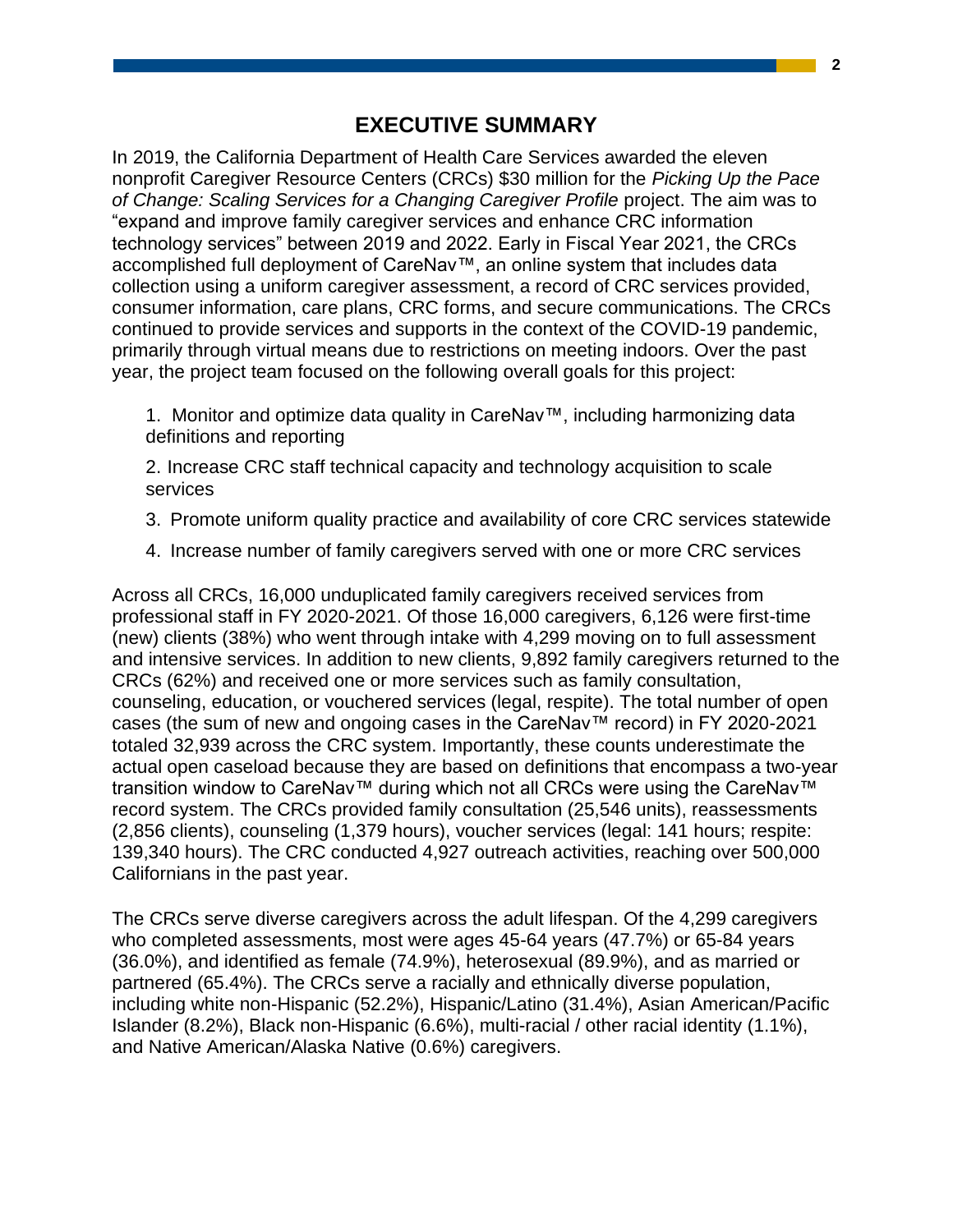

#### **California Caregiver Resource Centers (CCRCs) July 2020 – June 2021 Dashboard |** *n* **= 4,299**

**3**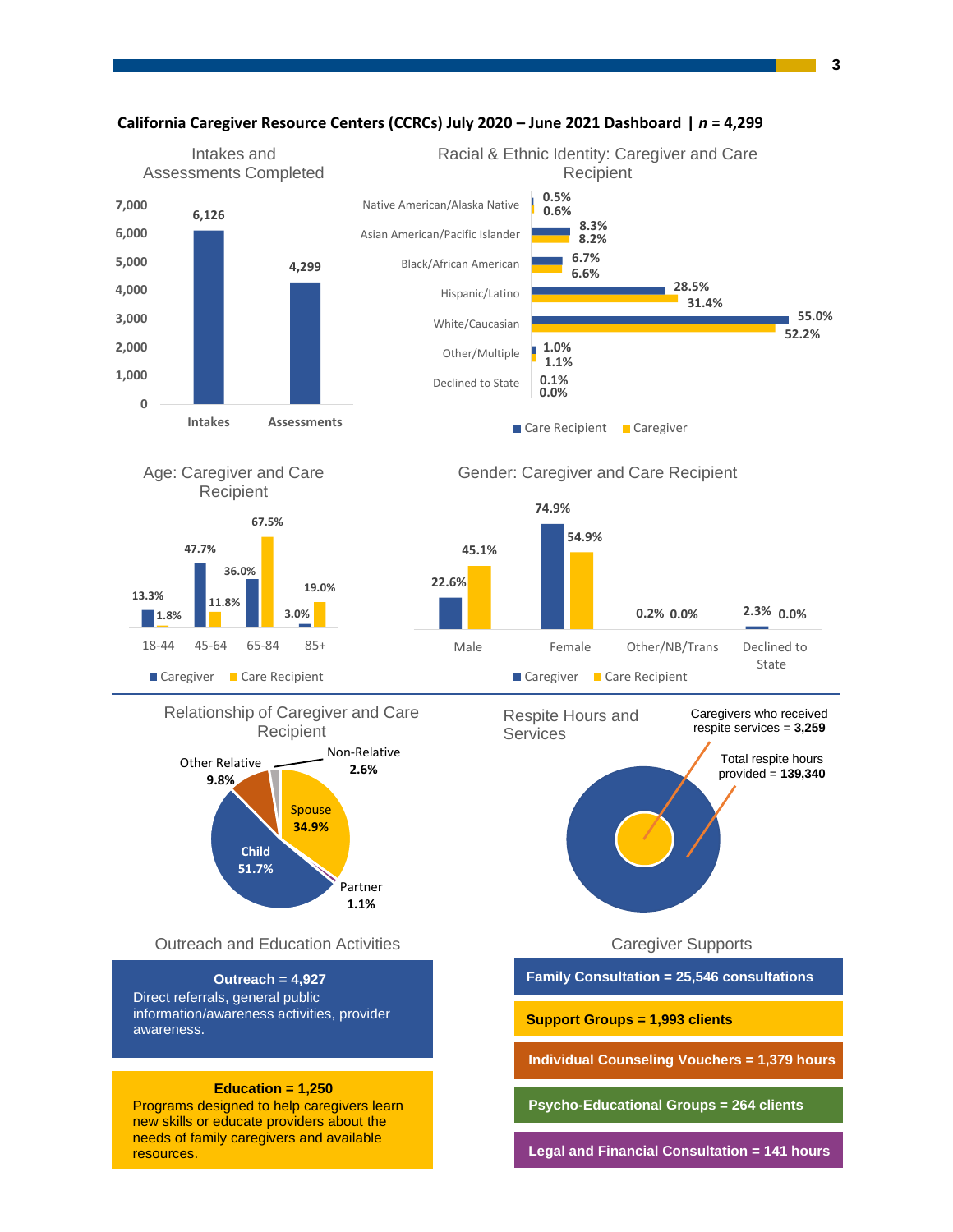Compared to state and national caregiver data, those served by the CRCs provided more complex and intense care, with 90.4% providing a high level of care (based on weekly care hours and number of ADL and IADL supports). Most (78.6%) assisted with at least one medical/nursing task and 72.9% spent more than 40 hours per week caregiving. Despite these heavy demands, 70% received no paid help. Caregivers experienced physical and mental health issues themselves, with over 30% reporting fair or poor health and 35% reporting worsening of health over the past year. About 20% reported moderate to severe depressive symptoms and 35% were lonely.

Taken together, findings from the evaluation point to impact as follows.

**CRCs serve clients at higher risk when compared to the general population of family caregivers.** Based on comparisons of characteristics of family caregivers in state and national populations, there is strong evidence of higher risk profiles in the clients served by the CRCs. As examples, CRC clients:

- engaged in more high intensity care based on caregiving hours and the number of activities of daily living and instrumental activities of daily living they support for their care recipients
- reported more adverse physical and mental health effects from the caregiving role, including loneliness and isolation
- were more likely to care for recipients with Alzheimer's Disease and Related Dementias who cannot be left alone
- were more likely to live with the care recipient
- were less likely to have paid help for caregiving
- performed more complex care and medical nursing tasks in the home; and
- were more likely to identify as Black non-Hispanic, Hispanic/Latino, Asian American/ Pacific Islander, Native American/Alaska Native or multi-racial / other and living below the federal poverty level

As a result, the CRCs provide services—including access to counseling, training, support and respite—to individuals who need and are likely to benefit from these services.

**CRCs provided more services to California caregivers in FY 2020-2021 than in the previous year, in some cases with fewer staff.** The volume of services provided by the CRCs—including intake, assessment, and reassessment—increased over the last fiscal year perhaps due to rising need in response to the COVID-19 pandemic. At the same time, many CRCs reported staffing shortages throughout the pandemic related to staff on family or medical leave or positions that could not be filled.

**CRC program participants reflect diverse groups with important differences in their caregiving experiences.** In general, caregivers identifying as Black, non-Hispanic, Hispanic/Latino, Asian American/ Pacific Islander, Native American/Alaska Native or multi-racial / other engaged in more caregiving hours and higher intensity caregiving with fewer resources. The CRCs serve a diverse caregiver population targeting services where they are needed most.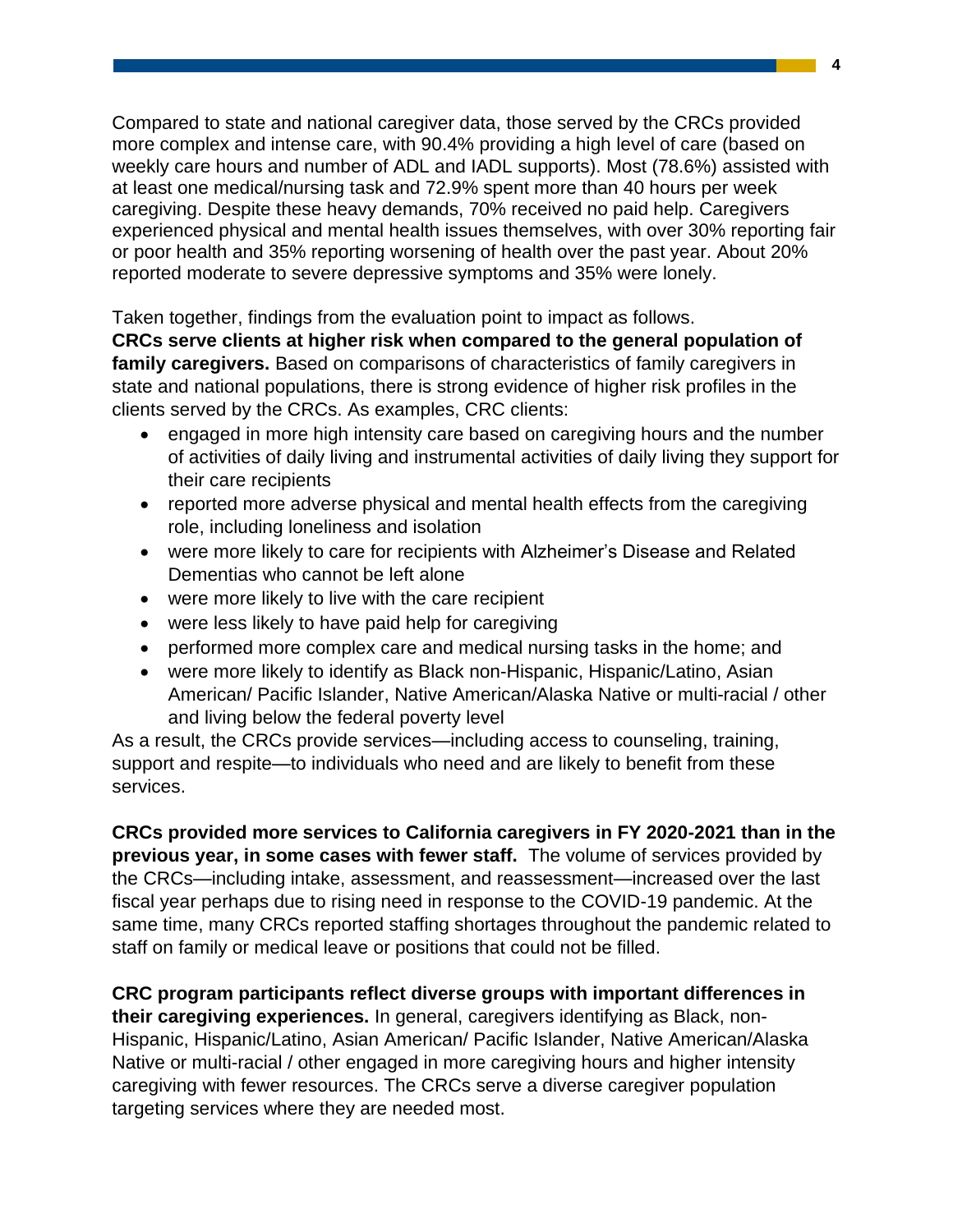**CRCs address the unique needs of the caregiver populations in their geographic catchment areas.** The geographic catchment served by each CRC differs in size, population density, racial/ethnic make-up, and age distribution. The unique needs of the caregivers are better served by local CRCs with deep understanding of local services and resources. Comparisons with catchment area demographics reveal both success in reaching underserved populations and opportunities for improved outreach and engagement.

**CRCs provided access to respite services exceeding 20% of the annual budget.**  Taken together, the eleven CRCs spent \$3,426,469 on respite services in this fiscal year, comprising 23% of the \$15,000,000 budget and exceeding the 10% threshold specified in the contract.

**Caregivers were highly satisfied with CRC services.** Clients recognized the vital role that the CRCs played in their well-being and capacity to care, particularly through the pandemic. Satisfaction ratings of services and client comments reflected strong recognition of the importance of the resources, education, and supports to caregivers across the state that the CRCs provide.

**CareNavTM offers a solid platform to support adaptation of the CRC service model, ongoing evaluation, and future dissemination.** All eleven CRCs are now up and running with CareNav<sup>TM</sup> and after extensive quality checks, we conclude that essential data are being entered consistently across sites. The data collection interface in CareNavTM aligns well with site-specific workflows and can be further adapted alongside any future modifications in the CRC intervention. Data collected in CareNav<sup>TM</sup> can support robust evaluation of the CRC service model going forward. With training protocols and quality checks now in place, CareNav™ could be disseminated outside the CRC system to support caregiver assessment and support in other settings. Utilization data by caregivers indicates that the biggest barrier to adoption is awareness of the availability of the online platform, suggesting the need for additional time to fully adopt this new technology and further outreach and public information regarding this resource.

### **RECOMMENDATIONS**

The CRCs are meeting vital caregiver needs across California. In the coming year, with more detailed information available through CareNav™, it will be possible to use this data to drive program decisions and improvements. For example, the following issues might be explored:

- At the site level, what methods work best for greater outreach to communities that seem to be underserved by the CRCs based on population data?
- How might public outreach and information increase awareness and use of CareNav<sup>™</sup> as a resource?